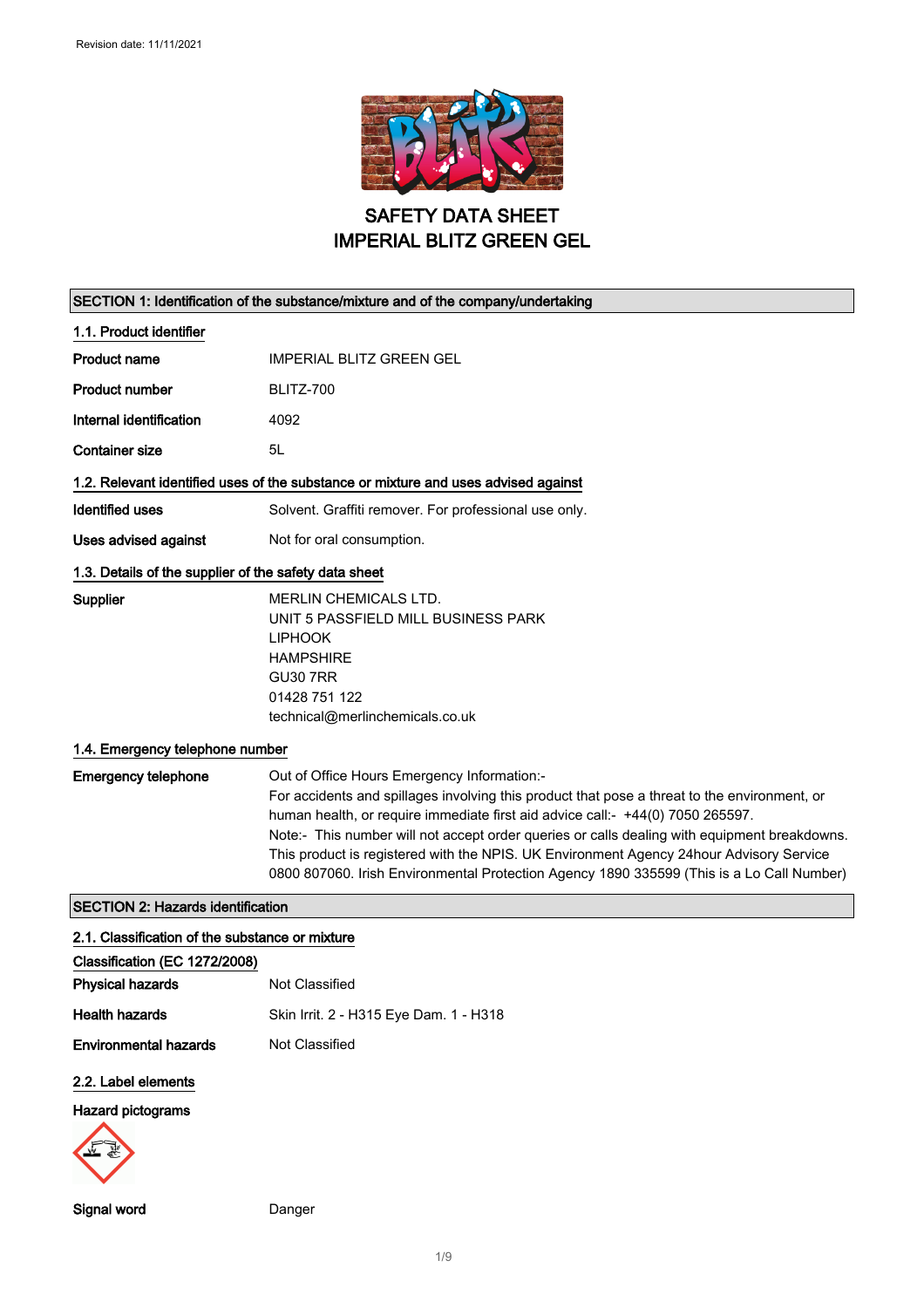| <b>Hazard statements</b>        | H315 Causes skin irritation.<br>H318 Causes serious eye damage.                                                                                                                                                                                                                                                                                                                                                                                          |
|---------------------------------|----------------------------------------------------------------------------------------------------------------------------------------------------------------------------------------------------------------------------------------------------------------------------------------------------------------------------------------------------------------------------------------------------------------------------------------------------------|
| <b>Precautionary statements</b> | P280 Wear protective gloves, eye and face protection.<br>P305+P351+P338 IF IN EYES: Rinse cautiously with water for several minutes. Remove<br>contact lenses, if present and easy to do. Continue rinsing.<br>P302+P352 IF ON SKIN: Wash with plenty of water.<br>P308+P313 IF exposed or concerned: Get medical advice/attention.<br>P404 Store in a closed container.<br>P501 Dispose of contents/ container in accordance with national regulations. |
| Contains                        | BENZENESULPHONIC ACID, 4-C10-13-SEC-ALKYL DERVIS.                                                                                                                                                                                                                                                                                                                                                                                                        |
| Detergent labelling             | < 5% anionic surfactants                                                                                                                                                                                                                                                                                                                                                                                                                                 |

#### 2.3. Other hazards

This product does not contain any substances classified as PBT or vPvB.

#### SECTION 3: Composition/information on ingredients

| 3.2. Mixtures                                        |                                                                     |                                                                                              |
|------------------------------------------------------|---------------------------------------------------------------------|----------------------------------------------------------------------------------------------|
| <b>DIMETHYL SUCCINATE</b>                            |                                                                     | 10-30%                                                                                       |
| CAS number: 106-65-0                                 | EC number: 203-419-9                                                | REACH registration number: 01-<br>2119486681-29-XXXX                                         |
| Classification<br>Eye Irrit. 2 - H319                |                                                                     |                                                                                              |
| DIPROPYLENE GLYCOL METHYL ETHER (DPM)                |                                                                     | 10-30%                                                                                       |
| CAS number: 34590-94-8                               | EC number: 252-104-2                                                | REACH registration number: 01-<br>2119450011-60-XXXX                                         |
| Classification<br>Not Classified                     |                                                                     |                                                                                              |
| BENZENESULPHONIC ACID, 4-C10-13-SEC-ALKYL<br>DERVIS. |                                                                     | $1 - 5%$                                                                                     |
| CAS number: 85536-14-7                               | EC number: 287-494-3                                                | REACH registration number: 01-<br>2119490234-40-XXXX                                         |
| Classification                                       |                                                                     |                                                                                              |
| Acute Tox. 4 - H302                                  |                                                                     |                                                                                              |
| Skin Corr. 1C - H314                                 |                                                                     |                                                                                              |
| Eye Dam. 1 - H318                                    |                                                                     |                                                                                              |
| Aquatic Chronic 3 - H412                             |                                                                     |                                                                                              |
|                                                      | The full text for all hazard statements is displayed in Section 16. |                                                                                              |
| <b>Composition comments</b>                          |                                                                     | To the best of our knowledge, all of the substances used in this product are being supported |

for the relevent application in REACH.

SECTION 4: First aid measures

#### 4.1. Description of first aid measures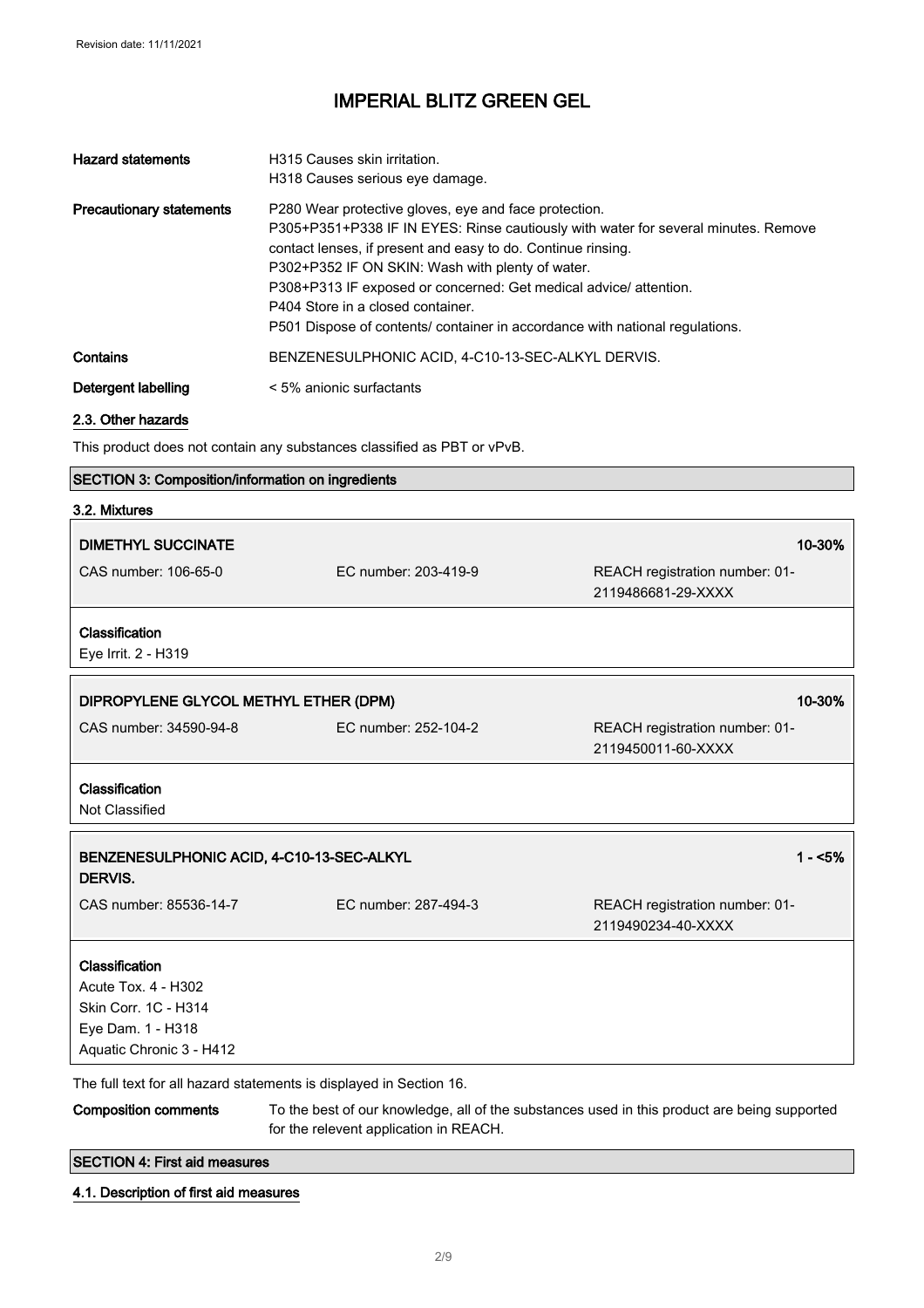| <b>General information</b>                                 | For immediate First Aid advice in the UK, dial 111. In case of accident or if you feel unwell,<br>seek medical advice immediately (show the label where possible).                                   |
|------------------------------------------------------------|------------------------------------------------------------------------------------------------------------------------------------------------------------------------------------------------------|
| Inhalation                                                 | Move affected person to fresh air. Get medical attention if any discomfort continues.                                                                                                                |
| Ingestion                                                  | Do not induce vomiting. Rinse mouth thoroughly with water. Get medical attention<br>immediately. Show this Safety Data Sheet to the medical personnel.                                               |
| Skin contact                                               | Wash off promptly and flush contaminated skin with water. Promptly remove clothing if soaked<br>through and flush skin with water. Get medical attention if irritation persists after washing.       |
| Eye contact                                                | Remove any contact lenses and open eyelids wide apart. Promptly wash eyes with plenty of<br>water while lifting the eyelids. Continue to rinse for at least 15 minutes and get medical<br>attention. |
|                                                            | 4.2. Most important symptoms and effects, both acute and delayed                                                                                                                                     |
| <b>General information</b>                                 | Neat product may cause permanent eye damage. Neat product will cause skin irritation.                                                                                                                |
| <b>Inhalation</b>                                          | Unlikely route of exposure. Inhalation of sprayed droplets may result in soreness of the throat,<br>mouth and nose.                                                                                  |
| Ingestion                                                  | Unlikely route of exposure without deliberate abuse. If neat chemical is ingested, irritation of<br>the mouth, throat and GI tract may occur.                                                        |
| Skin contact                                               | Causes skin irritation. Prolonged or repeated contact with skin may cause irritation, redness<br>and dermatitis.                                                                                     |
| Eye contact                                                | May cause chemical eye burns. May result in permanent eye damage.                                                                                                                                    |
|                                                            | 4.3. Indication of any immediate medical attention and special treatment needed                                                                                                                      |
| Notes for the doctor                                       | Treat symptomatically.                                                                                                                                                                               |
| <b>SECTION 5: Firefighting measures</b>                    |                                                                                                                                                                                                      |
| 5.1. Extinguishing media                                   |                                                                                                                                                                                                      |
| Suitable extinguishing media                               | This product will not support combustion and is not flammable. Use an extinguishing media<br>suitable for surrounding materials.                                                                     |
| 5.2. Special hazards arising from the substance or mixture |                                                                                                                                                                                                      |
| Specific hazards                                           | When heated and in case of fire, irritating vapours/gases may be formed.                                                                                                                             |
| 5.3. Advice for firefighters                               |                                                                                                                                                                                                      |
| Protective actions during<br>firefighting                  | Protective clothing and respiratory protection should be worn when tackling fires involving this<br>product. Control run-off water by containing and keeping it out of sewers and watercourses.      |
| Special protective equipment<br>for firefighters           | Wear positive-pressure self-contained breathing apparatus (SCBA) and appropriate protective<br>clothing.                                                                                             |
| <b>SECTION 6: Accidental release measures</b>              |                                                                                                                                                                                                      |
|                                                            | 6.1. Personal precautions, protective equipment and emergency procedures                                                                                                                             |
| Personal precautions                                       | Wear protective clothing as described in Section 8 of this safety data sheet. Ensure adequate<br>ventilation of the working area.                                                                    |
| 6.2. Environmental precautions                             |                                                                                                                                                                                                      |
| <b>Environmental precautions</b>                           | Spillages or uncontrolled discharges into watercourses must be reported immediately to the                                                                                                           |
|                                                            | Environmental Agency or other appropriate regulatory body. Avoid or minimise the creation of<br>any environmental contamination.                                                                     |

#### 6.3. Methods and material for containment and cleaning up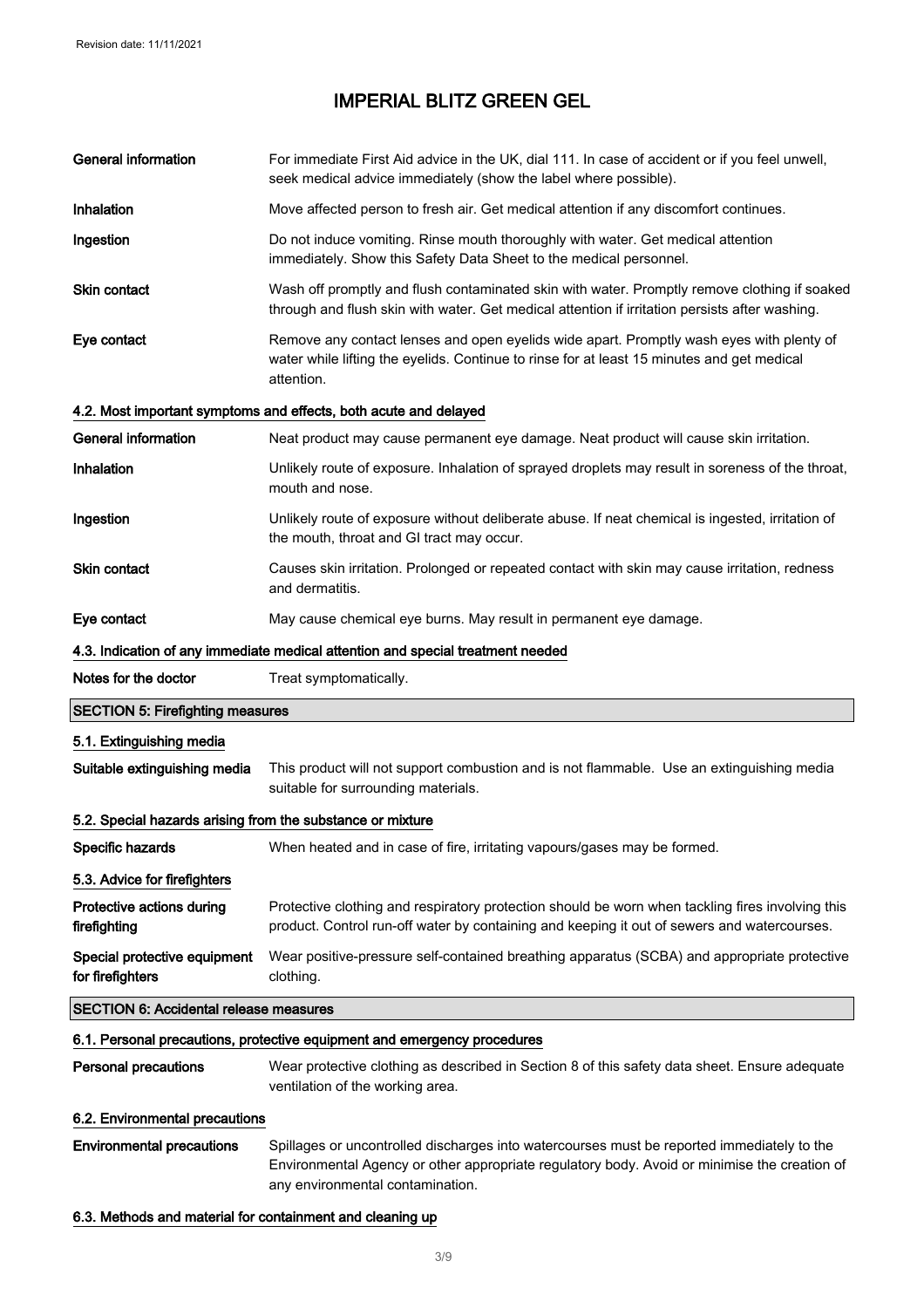| Methods for cleaning up                                           | Stop leak if safe to do so. Contain and absorb spillage with sand, earth or other non-<br>combustible material. Collect and place in suitable labelled containers and seal securely. For<br>waste disposal, see Section 13. |  |
|-------------------------------------------------------------------|-----------------------------------------------------------------------------------------------------------------------------------------------------------------------------------------------------------------------------|--|
| 6.4. Reference to other sections                                  |                                                                                                                                                                                                                             |  |
| Reference to other sections                                       | See sections 8,12 & 13                                                                                                                                                                                                      |  |
| <b>SECTION 7: Handling and storage</b>                            |                                                                                                                                                                                                                             |  |
| 7.1. Precautions for safe handling                                |                                                                                                                                                                                                                             |  |
| Usage precautions                                                 | Wear suitable protective equipment for prolonged exposure and/or high concentrations of<br>vapours, spray or mist. Read and follow manufacturer's recommendations.                                                          |  |
| 7.2. Conditions for safe storage, including any incompatibilities |                                                                                                                                                                                                                             |  |
| Storage precautions                                               | Store in tightly-closed, original container in a dry, cool and well-ventilated place. Store below<br>$40^{\circ}$ C.                                                                                                        |  |
| 7.3. Specific end use(s)                                          |                                                                                                                                                                                                                             |  |
| Specific end use(s)                                               | Graffiti remover, refer to technical data sheet or product label.                                                                                                                                                           |  |
| Usage description                                                 | Use as instructed on the Technical Data Sheet.                                                                                                                                                                              |  |
| <b>SECTION 8: Exposure controls/Personal protection</b>           |                                                                                                                                                                                                                             |  |

#### 8.1. Control parameters

Occupational exposure limits

#### DIPROPYLENE GLYCOL METHYL ETHER (DPM)

Long-term exposure limit (8-hour TWA): WEL 50 ppm 308 mg/m<sup>3</sup> Sk WEL = Workplace Exposure Limit. Sk = Can be absorbed through the skin.

Ingredient comments Where an exposure level is quoted, a risk assessment should consider if there is a need to monitor the atmosphere of the working environment. Results should be compared against the WEL and/or DNEL information provided. The Long Term WEL refers to total exposure of a worker to a specific substance averaged out over an 8 hour period.

> The Short Term WEL refers to a single exposure of a worker to a specific substance over a 15 minute period.

> If the Short Term WEL is exceeded and no Long Term Limit is set, further exposure during the working shift is not permitted. Further controls should be implemented to ensure that future exposure to the substance is reduced below the levels set before the activity is repeated/continued. Where no Short Term WEL exists, guidance from the HSE is to use a value of three times the Long Term WEL.

The WEL limits are laid down in the EH40 list as supplied by the HSE. Where a worker is exposed to levels approaching a limit, further exposure control measures should be considered to reduce exposure to the substance. Where new information becomes available under REACH, this will be passed on as revisions to the Safety Data Sheet.

#### 8.2. Exposure controls





Appropriate engineering controls

Provide adequate general and local exhaust ventilation.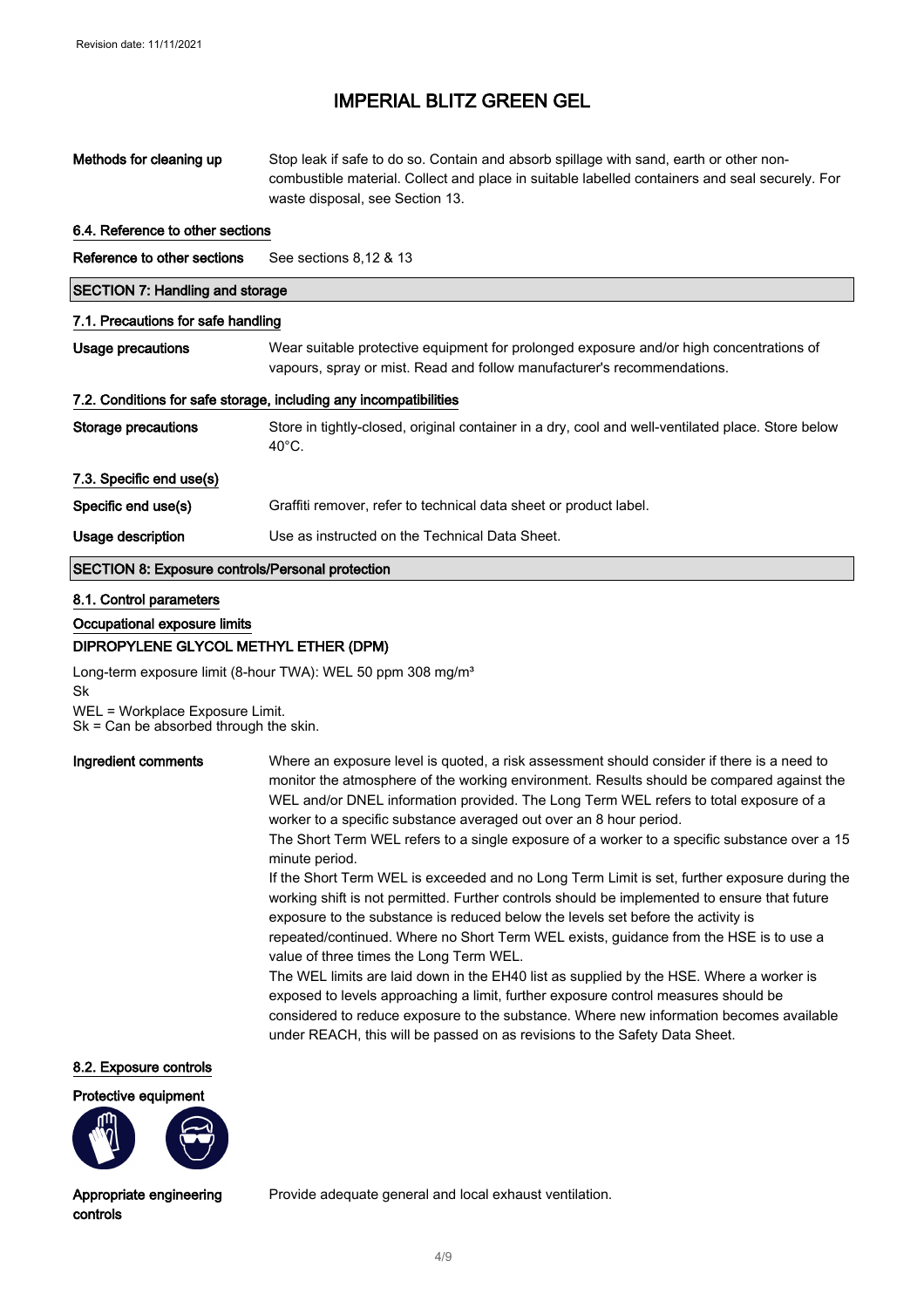| Personal protection                           | The PPE indicated above is not a COSHH assessment. It represents PPE that should be<br>considered during the manufacture, distribution, use and final disposal stages of this product's<br>life cycle. It is the responsibility of employers to conduct a COSHH/risk assessment to<br>determine appropriate PPE levels. The information given below should be used to support<br>this assessment. Where possible replace manual processes with automated or closed<br>processes to minimise contact with the product. |
|-----------------------------------------------|-----------------------------------------------------------------------------------------------------------------------------------------------------------------------------------------------------------------------------------------------------------------------------------------------------------------------------------------------------------------------------------------------------------------------------------------------------------------------------------------------------------------------|
| Eye/face protection                           | The following protection should be worn: Chemical splash goggles. Refer to EN Standard 166<br>to select appropriate level of protection.                                                                                                                                                                                                                                                                                                                                                                              |
| Hand protection                               | Rubber (natural, latex). Neoprene. Polyvinyl chloride (PVC). Refer to Standard EN 374 and<br>EN 16523 The expected use of this product is such that gloves with a breakthrough time of<br>>60 minutes should be regarded as sufficient. Gloves should be inspected regularly for<br>damage and replaced when necessary.                                                                                                                                                                                               |
| Other skin and body<br>protection             | Provide eyewash station. Wear suitable protective clothing as protection against splashing or<br>contamination. Reference to EN 13832 and EN 943 is useful when selecting footwear and<br>clothing.                                                                                                                                                                                                                                                                                                                   |
| Hygiene measures                              | Promptly remove non-impervious clothing that has become contaminated, provided it is not<br>adhered to the skin. Wash contaminated clothing before reuse. Provide eyewash station and<br>safety shower.                                                                                                                                                                                                                                                                                                               |
| <b>Respiratory protection</b>                 | No specific recommendation made, but respiratory protection must be used if the general<br>level exceeds the Workplace Exposure Limit.                                                                                                                                                                                                                                                                                                                                                                                |
| <b>Environmental exposure</b><br>controls     | Do not allow the substance to contaminate surface water/ground water. See points 6, 12 & 13.                                                                                                                                                                                                                                                                                                                                                                                                                          |
| <b>General Health and Safety</b><br>Measures. | A full Risk Assessment should be carried out before handling any chemical(s). Risk<br>Assessments should refer to COSHH, and any other relevant legislation or industry specific<br>guidelines governing the use of chemicals. We recommend use of gloves and eye protection<br>for normal use of this product.                                                                                                                                                                                                       |

### SECTION 9: Physical and chemical properties

| 9.1. Information on basic physical and chemical properties |                                   |
|------------------------------------------------------------|-----------------------------------|
| Appearance                                                 | Gel.                              |
| Colour                                                     | Colourless.                       |
| Odour                                                      | Characteristic.                   |
| <b>Odour threshold</b>                                     | Not applicable.                   |
| рH                                                         | pH (concentrated solution): 4 - 8 |
| <b>Melting point</b>                                       | Not applicable.                   |
| Initial boiling point and range                            | Not applicable.                   |
| Flash point                                                | Not applicable.                   |
| <b>Evaporation rate</b>                                    | Not applicable.                   |
| <b>Evaporation factor</b>                                  | Not applicable.                   |
| Flammability (solid, gas)                                  | Not applicable.                   |
| Upper/lower flammability or<br>explosive limits            | Not applicable.                   |
| <b>Other flammability</b>                                  | Not applicable.                   |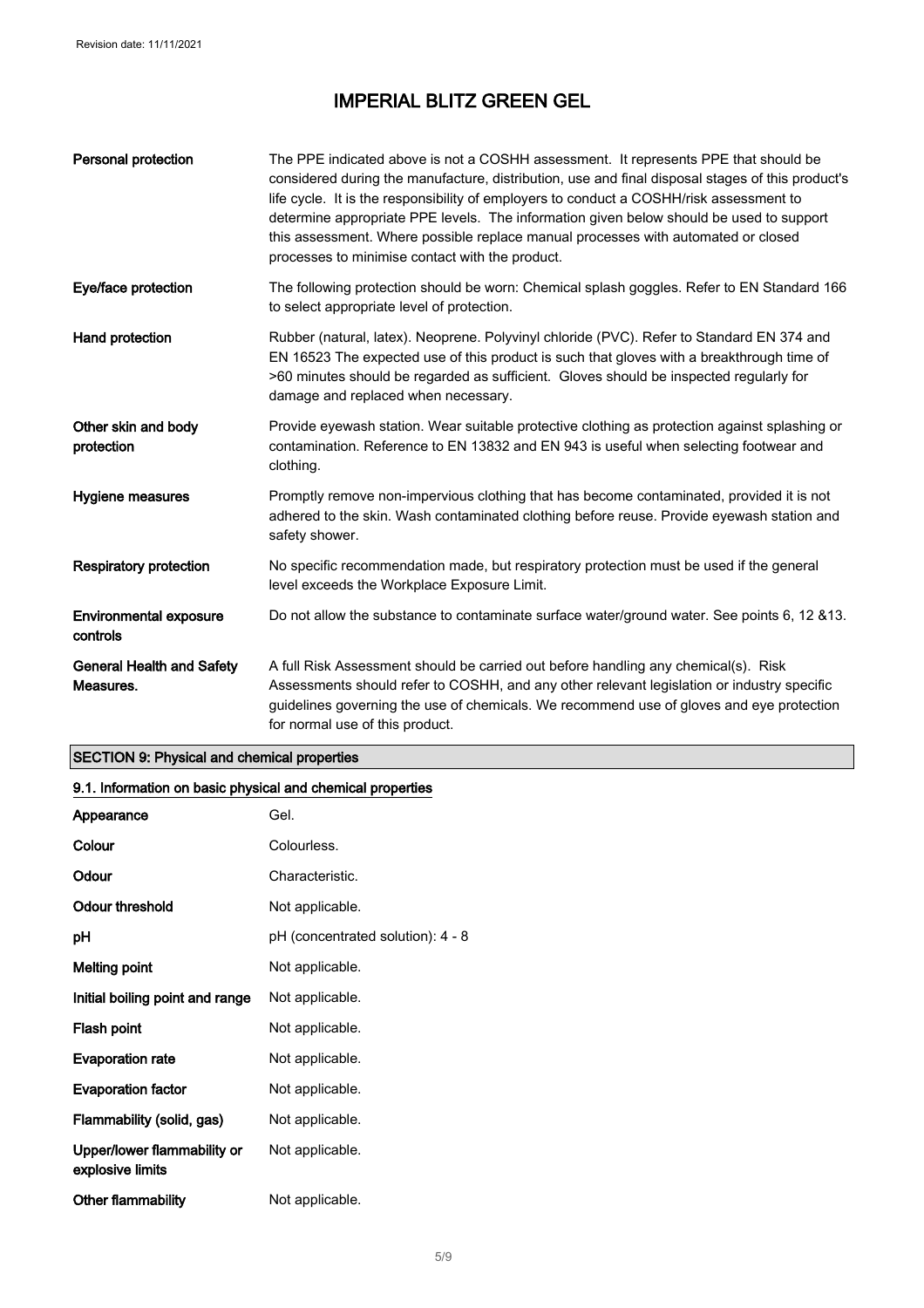| Vapour pressure                                    | Not applicable.                                                                                                        |
|----------------------------------------------------|------------------------------------------------------------------------------------------------------------------------|
| Vapour density                                     | Not applicable.                                                                                                        |
| <b>Relative density</b>                            | 1.070 - 1.090                                                                                                          |
| <b>Bulk density</b>                                | Not applicable.                                                                                                        |
| Solubility(ies)                                    | Soluble in water.                                                                                                      |
| <b>Partition coefficient</b>                       | Not applicable. Not technically practical for mixtures.                                                                |
| Auto-ignition temperature                          | Not applicable.                                                                                                        |
| <b>Decomposition Temperature</b>                   | Not applicable.                                                                                                        |
| <b>Viscosity</b>                                   | Not determined.                                                                                                        |
| <b>Explosive properties</b>                        | Not applicable.                                                                                                        |
| <b>Explosive under the influence</b><br>of a flame | Not considered to be explosive.                                                                                        |
| <b>Oxidising properties</b>                        | Not applicable. Contains no Oxidising Components.                                                                      |
| 9.2. Other information                             |                                                                                                                        |
| Refractive index                                   | Not applicable.                                                                                                        |
| Particle size                                      | Not applicable.                                                                                                        |
| Molecular weight                                   | Not applicable.                                                                                                        |
| <b>Volatility</b>                                  | Not applicable.                                                                                                        |
| Saturation concentration                           | Not applicable.                                                                                                        |
| <b>Critical temperature</b>                        | Not applicable.                                                                                                        |
| Volatile organic compound                          | Not applicable.                                                                                                        |
| <b>Explosive Properties</b>                        | Not Classified as Explosive                                                                                            |
| <b>Storage Temperature Range</b>                   | $0 - 40^{\circ}$ C                                                                                                     |
| <b>SECTION 10: Stability and reactivity</b>        |                                                                                                                        |
| 10.1. Reactivity                                   |                                                                                                                        |
| Reactivity                                         | Not expected to react when correctly stored and used. Mixing with other chemicals may<br>produce unexpected reactions. |
| 10.2. Chemical stability                           |                                                                                                                        |
| <b>Stability</b>                                   | Stable at normal ambient temperatures and when used as recommended. - See note 10.6.                                   |
| 10.3. Possibility of hazardous reactions           |                                                                                                                        |
| Possibility of hazardous<br>reactions              | Refer to section 10.1.                                                                                                 |
| 10.4. Conditions to avoid                          |                                                                                                                        |
| <b>Conditions to avoid</b>                         | Avoid heat, flames and other sources of ignition.                                                                      |
| 10.5. Incompatible materials                       |                                                                                                                        |
| Materials to avoid                                 | Strong acids. Oxidising agents Acids. Bleach. Alkalies                                                                 |
| 10.6. Hazardous decomposition products             |                                                                                                                        |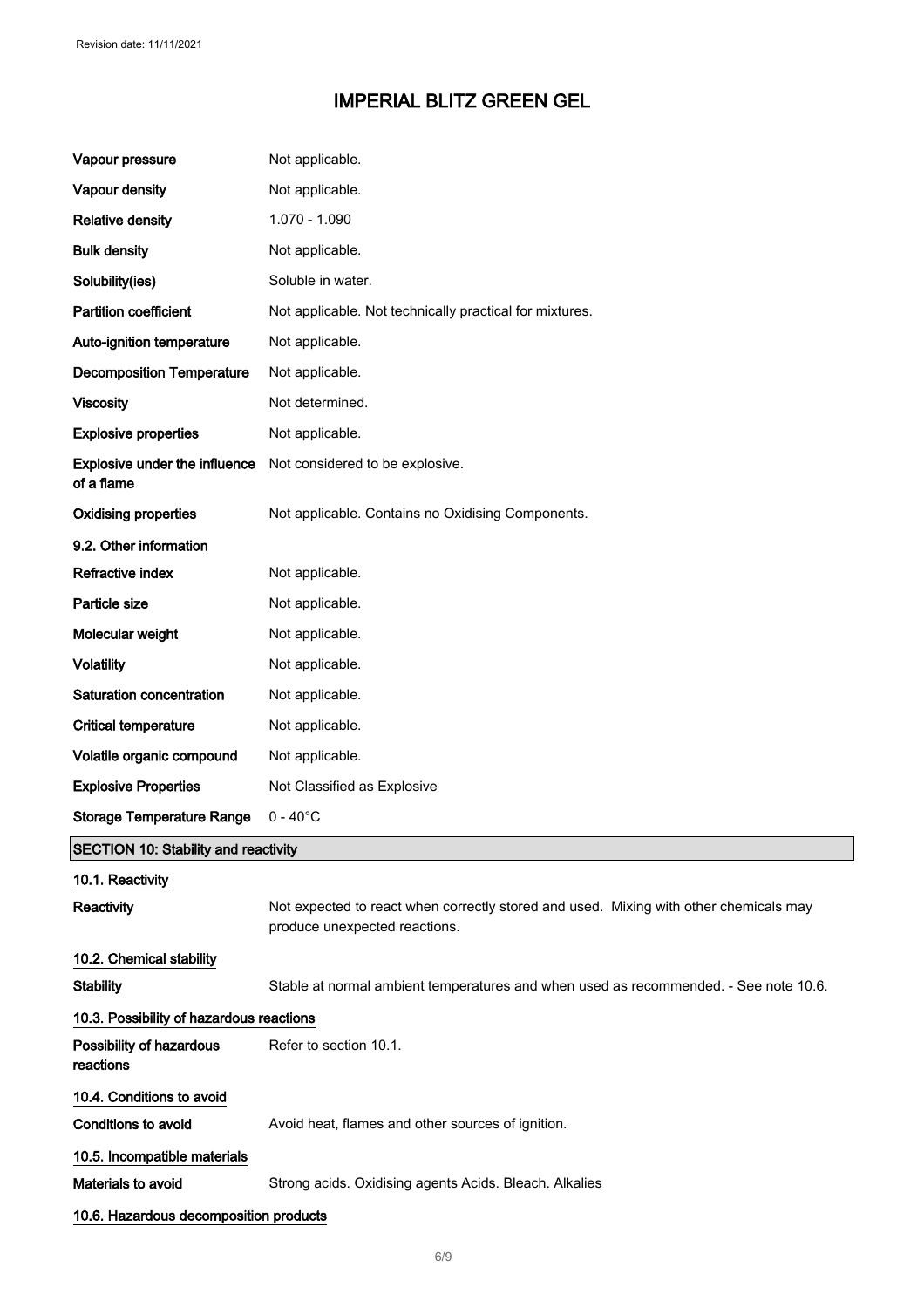Hazardous decomposition products Does not decompose when used and stored as recommended. - See section 10.5.

| <b>SECTION 11: Toxicological information</b> |                                                                                                                                                                                                           |
|----------------------------------------------|-----------------------------------------------------------------------------------------------------------------------------------------------------------------------------------------------------------|
| 11.1. Information on toxicological effects   |                                                                                                                                                                                                           |
| Acute toxicity - oral                        |                                                                                                                                                                                                           |
| ATE oral (mg/kg)                             | 30,000.0                                                                                                                                                                                                  |
| <b>Reproductive toxicity</b>                 |                                                                                                                                                                                                           |
| Reproductive toxicity - fertility            | Note:- Modified Methyl Hydroxyethyl Cellulose (CAS No, 9004-65-3) is suspected, although<br>there is limited evidence of being la reproductive toxicant.                                                  |
| <b>General information</b>                   | See section 4.2.                                                                                                                                                                                          |
| Inhalation                                   | Unlikely route of exposure. Inhalation of sprayed droplets may result in soreness of the throat,<br>mouth and nose. - See section 4.2.                                                                    |
| Ingestion                                    | May cause irritation to mouth, throat and GI tract.                                                                                                                                                       |
| <b>Skin contact</b>                          | Irritating to skin.                                                                                                                                                                                       |
| Eye contact                                  | Risk of serious damage to eyes. May cause permanent eye injury.                                                                                                                                           |
| <b>SECTION 12: Ecological information</b>    |                                                                                                                                                                                                           |
| Ecotoxicity                                  | This product is not classified as environmentally hazardous. However, this does not exclude<br>the possibility that large or frequent spills can have a harmful or damaging effect on the<br>environment. |
| 12.1. Toxicity                               |                                                                                                                                                                                                           |
| <b>Toxicity</b>                              | Normal use is not expected to pose an ecological risk.                                                                                                                                                    |
| 12.2. Persistence and degradability          |                                                                                                                                                                                                           |
|                                              | Persistence and degradability The solvent components of this product are expected to Biodegrade                                                                                                           |
| 12.3. Bioaccumulative potential              |                                                                                                                                                                                                           |
| <b>Bioaccumulative potential</b>             | Not expected to bioaccumulate.                                                                                                                                                                            |
| <b>Partition coefficient</b>                 | Not applicable. Not technically practical for mixtures.                                                                                                                                                   |
| 12.4. Mobility in soil                       |                                                                                                                                                                                                           |
| <b>Mobility</b>                              | The product contains substances which are water soluble and may spread in water systems.                                                                                                                  |
| 12.5. Results of PBT and vPvB assessment     |                                                                                                                                                                                                           |
| Results of PBT and vPvB<br>assessment        | This product does not contain any substances classified as PBT or vPvB.                                                                                                                                   |
| 12.6. Other adverse effects                  |                                                                                                                                                                                                           |
| Other adverse effects                        | Not determined.                                                                                                                                                                                           |
| <b>SECTION 13: Disposal considerations</b>   |                                                                                                                                                                                                           |
|                                              |                                                                                                                                                                                                           |

13.1. Waste treatment methods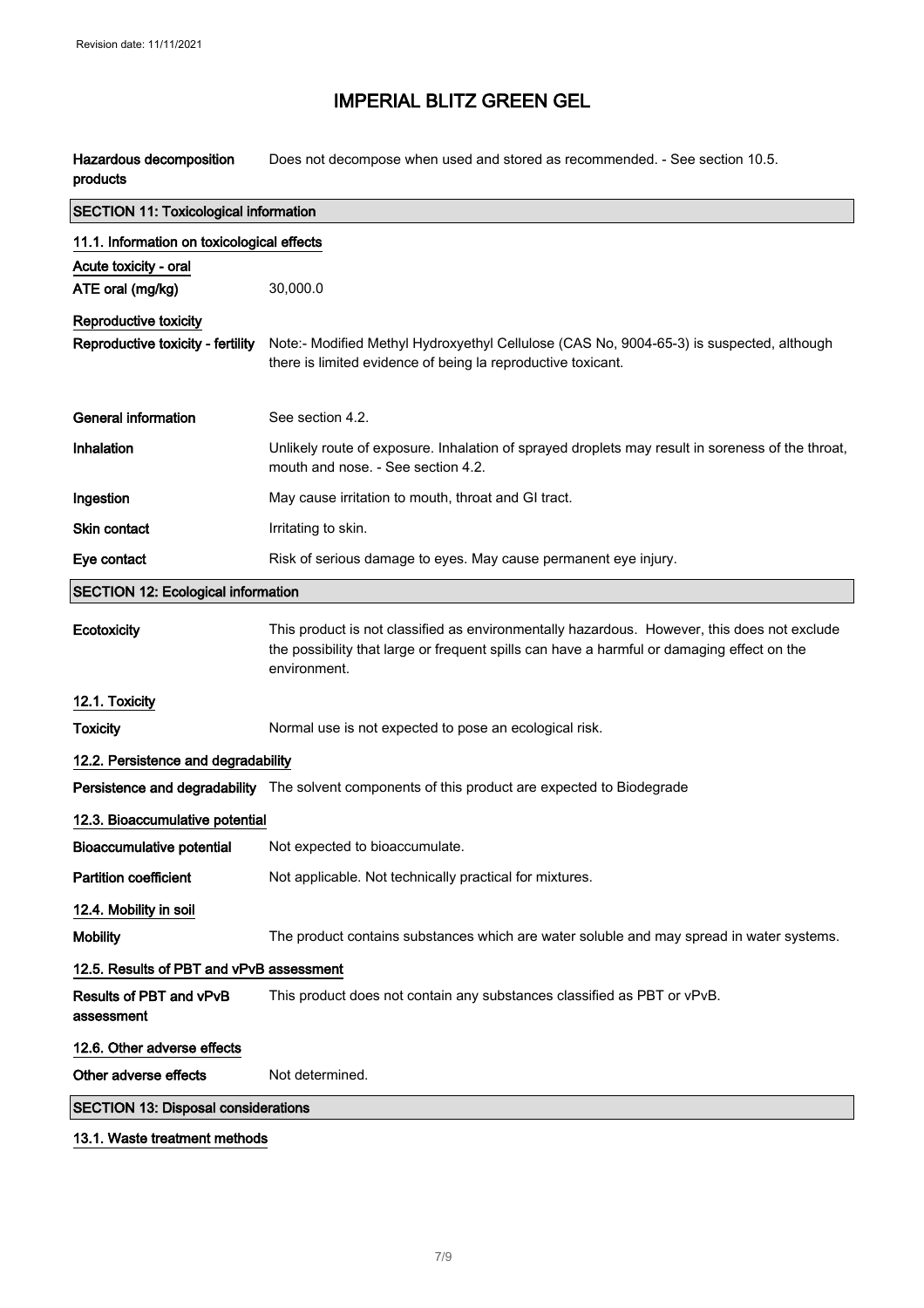| General information                      | When handling waste, the safety precautions applying to handling of the product should be<br>considered. Disposal of this product, process solutions, residues and by-products should at all<br>times comply with the requirements of environmental protection and waste disposal legislation<br>and any local authority requirements. Do not mix with other chemicals. |  |
|------------------------------------------|-------------------------------------------------------------------------------------------------------------------------------------------------------------------------------------------------------------------------------------------------------------------------------------------------------------------------------------------------------------------------|--|
| Disposal methods                         | Dispose of waste product or used containers in accordance with local regulations                                                                                                                                                                                                                                                                                        |  |
| <b>SECTION 14: Transport information</b> |                                                                                                                                                                                                                                                                                                                                                                         |  |
| General                                  | The product is not covered by international regulations on the transport of dangerous goods<br>(IMDG, IATA, ADR/RID).                                                                                                                                                                                                                                                   |  |

#### 14.1. UN number

Not applicable.

 $\sqrt{2}$ 

#### 14.2. UN proper shipping name

Not applicable.

#### 14.3. Transport hazard class(es)

No transport warning sign required.

#### 14.4. Packing group

Not applicable.

#### 14.5. Environmental hazards

Environmentally hazardous substance/marine pollutant No.

#### 14.6. Special precautions for user

Not applicable.

#### 14.7. Transport in bulk according to Annex II of MARPOL and the IBC Code

#### Transport in bulk according to Not applicable. Annex II of MARPOL 73/78 and the IBC Code

#### SECTION 15: Regulatory information

### 15.1. Safety, health and environmental regulations/legislation specific for the substance or mixture

| <b>National regulations</b> | UK Adoption and Implementation of the UN Globally Harmonised System (GHS) on<br>Classification and Labelling of Chemicals (GB CLP) and considers UK National REACH<br>legislation.                      |
|-----------------------------|---------------------------------------------------------------------------------------------------------------------------------------------------------------------------------------------------------|
| EU legislation              | European Regulation (EC) No 1272/2008 (as amended) on Classification, Labelling and<br>Packaging of Substances and Mixtures.<br>Also considered is the REACH Regulation (EC) No.1907/2006 (as amended). |

#### 15.2. Chemical safety assessment

#### Pcs Information

No chemical safety assessment has been carried out.

#### SECTION 16: Other information